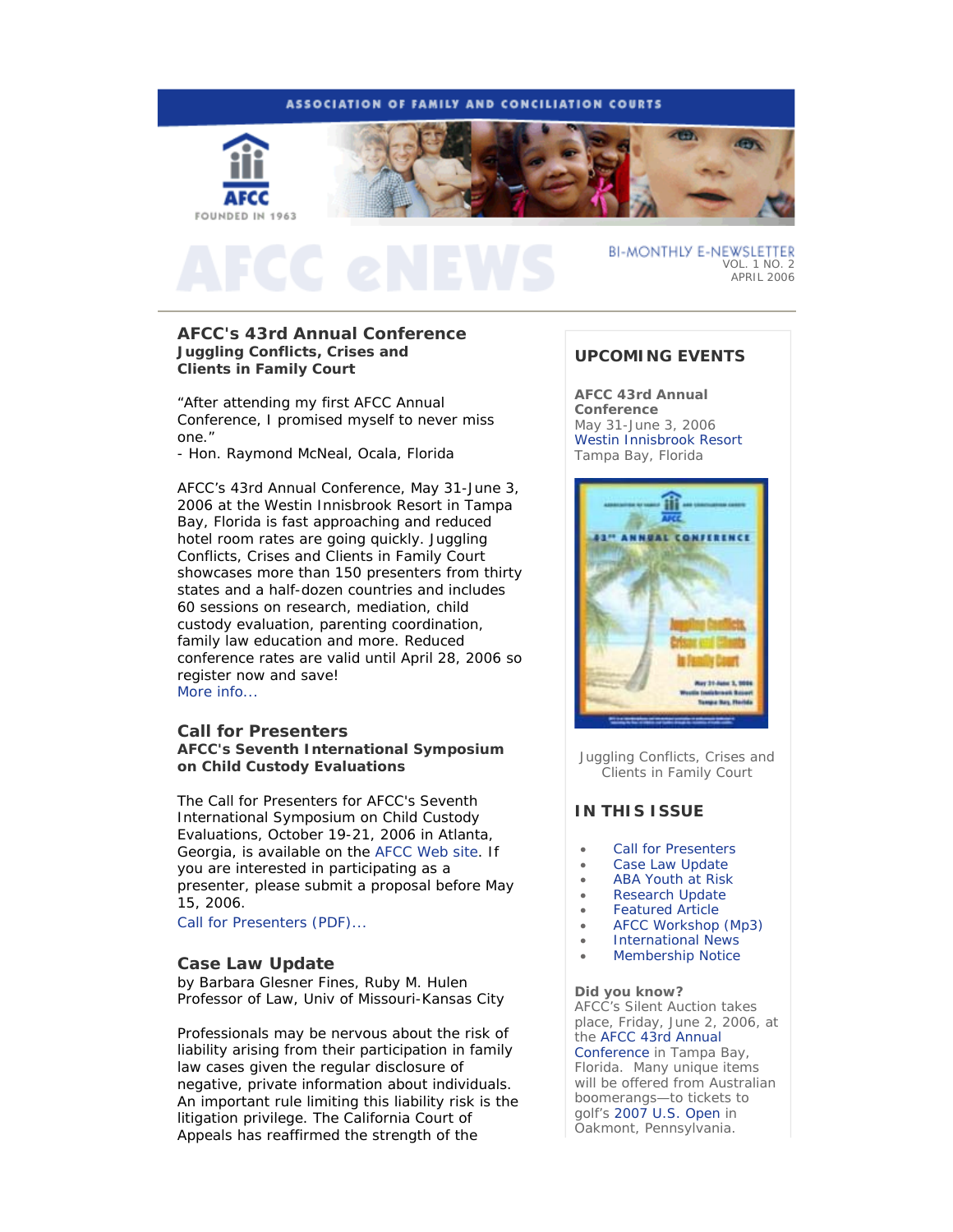privilege in a case involving a juvenile who sued a supervisor of the county's victim witness program, alleging invasion of privacy, libel, and negligent infliction of emotional distress. The supervisor wrote a letter referring to a child molestation accusation against the juvenile, which was published in a visitation dispute involving the juvenile's family. The supervisor's letter was privileged because it constituted a communication made in a judicial proceeding, which furthered the family law action, and the supervisor was a witness or participant in that action.

Jacob B. v. County of Shasta, 137 Cal. App. 4th 225; 2006 Cal. App. LEXIS 282 (March 1, 2006). Click for opinion (PDF). For more daily case law and other legal developments, visit the Family Law Prof Blog.

# **ABA Youth At Risk Initiative ABA Presidential Initiative Recommends Family Law Education Reform Project**

Recommendations from a planning conference for the ABA's Presidential Youth at Risk Initiative include two proposals related to the Family Law Education Reform Project (FLER) cosponsored by AFCC and the Hofstra Center for Children, Families and the Law. An interdisciplinary group of 60 professionals and youth met in New York in early February 2006 to develop recommendations to address important issues in America's Youth. The recommendations propose that the FLER recommendations be studied and implemented and the Initiative's Action Plan suggests that that ABA Section of Family Law assist study the FLER report and assist with implementation. The conference was hosted by Hofstra Law School and planned by the ABA Center on Children and the Law, Division for Public Education and Office of Karen Mathis, ABA President Elect. The recommendations are available at www.abanet.org/child/youthatrisk.

# **Research Update**

**Siblings View Parental Conflict Differently** *courtesy of J.M. Craig Press, Inc.*

Scholars have begun to examine the question of what pathways lead from child abuse to subsequent adjustment problems. This study also expands our knowledge by looking at how siblings may respond to violence between their parents. Specifically, the authors examined the question of whether child adjustment was related to how they perceived their parents' conflict.

Read more...

Proceeds help support AFCC's special programs and initiatives. Register now...

# **OUR COLLABORATING ORGANIZATIONS**

- ABA Center on Children and the Law
- ABA Section of Dispute Resolution
- ACR Family Section
- International Academy of Collaborative Professionals
- International Commission on Couple and Family Relations
- National Association of Counsel for Children
- National Council of Juvenile and Family Court **Judges**

# **MARK YOUR CALENDAR**

- Parenting Coordination: **Helping High Conflict Parents Resolve Disputes**  Joan B. Kelly, Ph.D. *June 26-27, 2006*  Loyola Law Center Chicago, Illinois
- Advanced Issues in Child Custody: **Complex Family Violence, Alienation, Child Sexual Abuse and Attachment**  Nancy W. Olesen, Ph.D. *June 28-29, 2006*  Loyola Law Center Chicago, Illinois
- **Seventh International Symposium on Child Custody Evaluations**  *October 19-21, 2006* Sheraton Midtown Atlanta Atlanta, Georgia Call for Presenters (PDF)
- **Seventh International Congress on Parent Education and Access Programs** *October 22-23, 2006*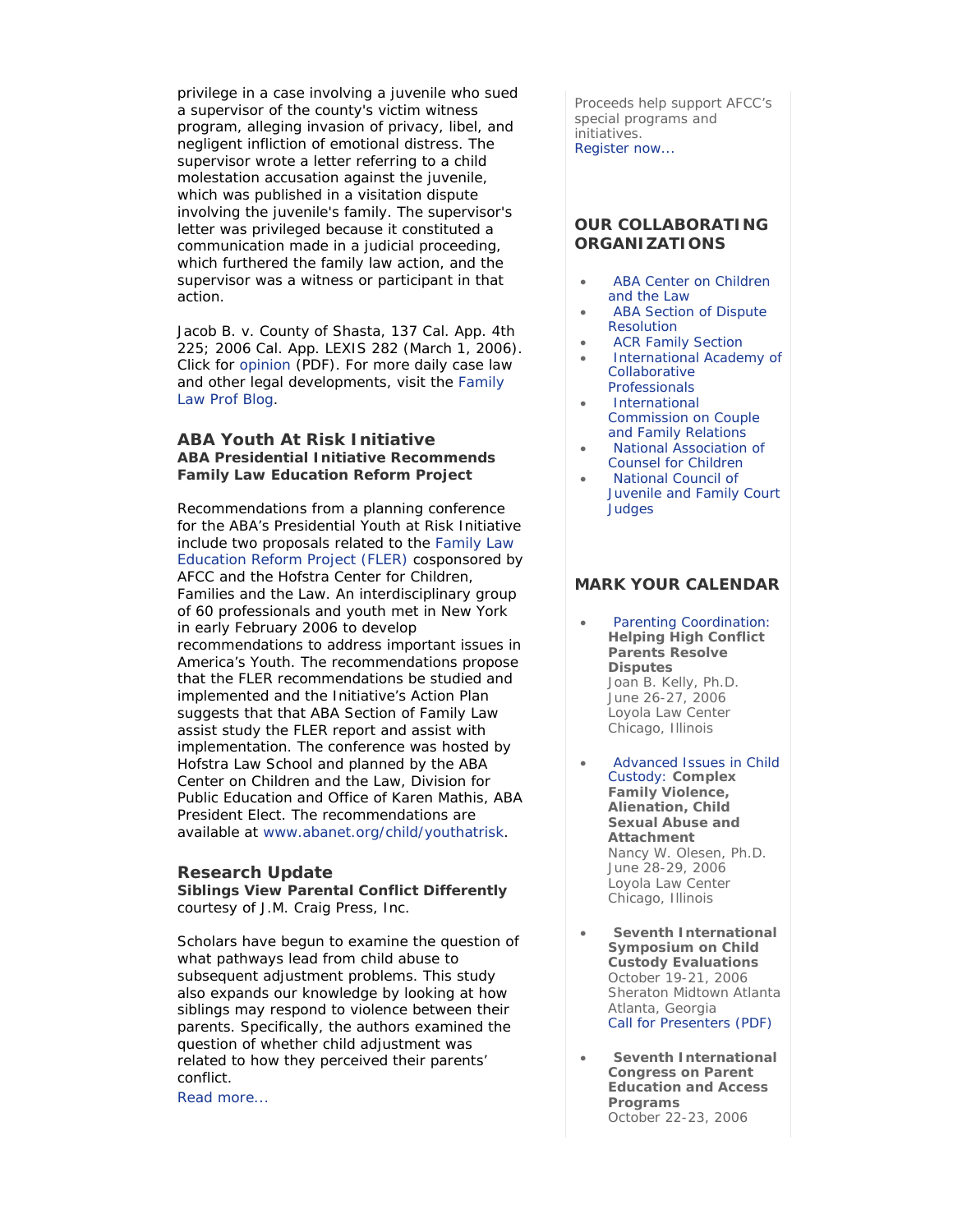## **Featured Article The Psychology of Divorce** *by Donald T. Saposnek, Ph.D. and Chip Rose, JD, CFLS, courtesy of Mediate.com*

In helping couples to successfully negotiate the ending of their marital relationship, it is vital for the divorce professional to understand the underlying dynamics of the family as a system and of the divorce process; the professional must grasp how the divorce crisis influences and is influenced by both family structure and family process.

Read more...

## **AFCC Workshop (Mp3) What Grown Children Have to Say About Their Parents' Divorce**  *(members only)*

From the comfort of your own home, iPOD or CD player, AFCC members can download and listen to select conference sessions in Mp3 format. This edition of *AFCC eNEWS* features the workshop, *What Grown Children Have to Say About Their Parents' Divorce* presented by Constance Ahrons, Ph.D., Janet A. Walker, Ph.D. and Hon. Linda Dessau at AFCC's 41st Annual Conference, May 12-15, 2004 in San Antonio, Texas. AFCC members only can access this workshop by logging into the AFCC Member Center and clicking "AFCC Conference Audio" and following the links to AFCC's 41st Annual Conference.

Listen now...

## **International News New Ontario Act Bans Faith-based Arbitration in Family Law**  *by Prof. Nicholas Bala, Ontario, Canada*

The Government of Ontario recently adopted the Family Statute Law Amendment Act, 2005, creating a new regime for Ontario family arbitrations by making amendments to the Arbitration Act, 1991 and the Family Law Act. The new act now differentiates between family arbitrations and other arbitrations and mandates that all family law arbitrations in Ontario be conducted only in accordance with Canadian law.

### Read more...

## **Changes in Dutch and Belgian Divorce and Visitation Law**  *by Bridgitte Chin-A-Fat, Ph.D., Breda, the Netherlands*

On November 28, 2005 Dutch Parliament approved a proposal to reform Dutch divorce Sheraton Midtown Atlanta Atlanta, Georgia

# **JOIN AFCC**

Become a member today!

# **EMAIL UPDATE**

Subscribe, Unsubscirbe or Update Your Email Address AFCC will never share, distribute or publicize your email address to anyone outside AFCC.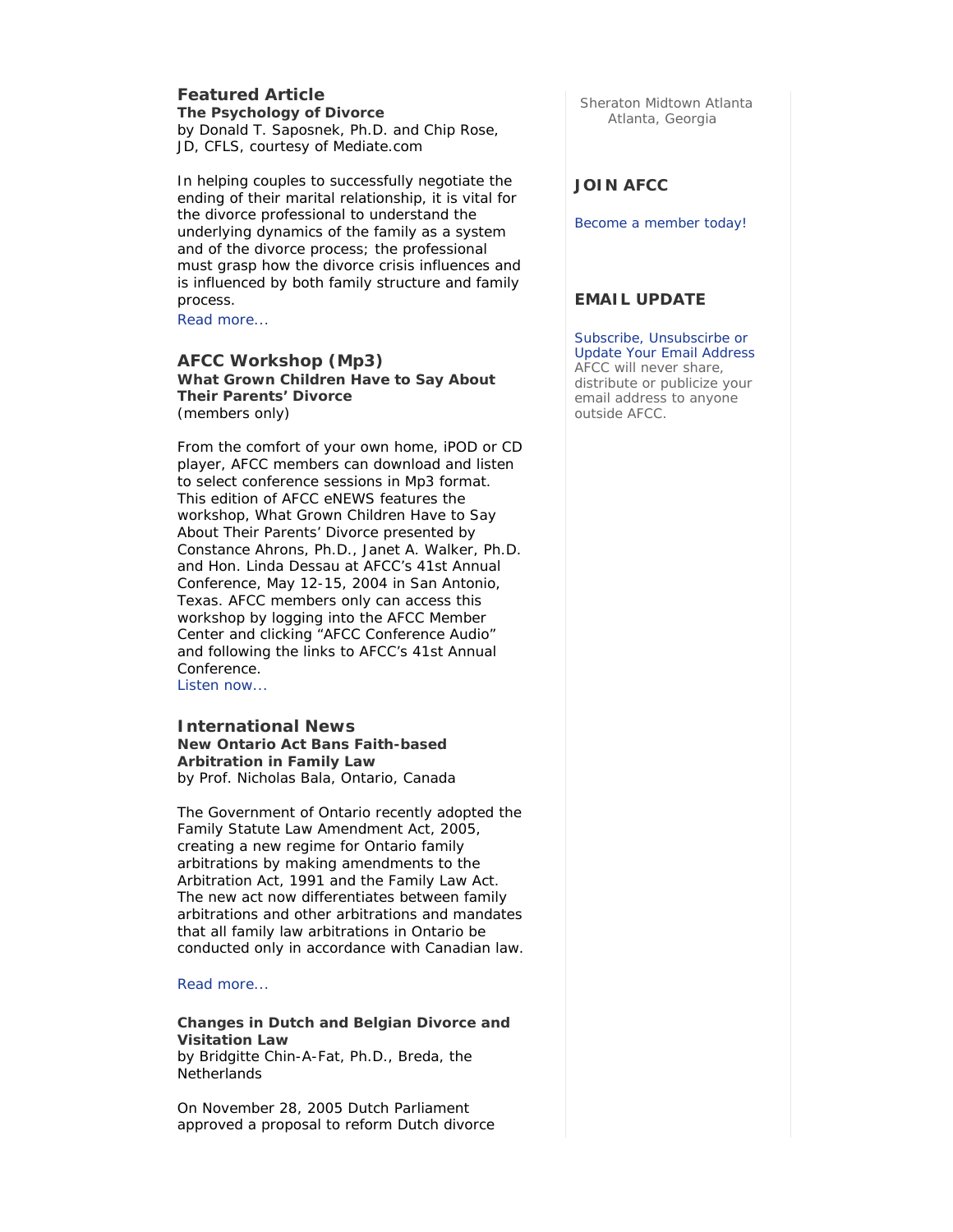law. On March 24, 2006 Belgian Parliament approved a Proposal to reform Belgian legislation concerning residence for children after divorce. Both proposals change legislation in parenting after divorce, aiming to reduce future conflicts. Both proposals however are very different at the same time. Read more...

### **Drops from Down Under featuring the AIJA Family Violence Conference**  *by Hon. Graham Mullane, New South Wales,Australia*

The Australian Institute of Judicial Administration (AIJA) conducted a family violence conference, February 23-24, 2006 in Adelaide, Australia. The conference follows upon a workshop on Domestic Violence conducted in April 2005 designed to identify current issues and court practice in relation to dealing with family violence matters. Read more...

# **Membership Notice Notice of Board Nominations and Bylaw Changes**

The AFCC Nominating Committee will be nominating members to the Board of Directors at the Membership Meeting at the Annual Conference, June 3, 2006. The Board of Directors has approved changes to the bylaws, which will be voted on by the membership at the Membership Meeting. Read full notice...

Back to top...

# **ABOUT AFCC eNEWS**

*AFCC eNEWS* is a bi-monthly e-newsletter published by the Association of Family and Conciliation Courts (AFCC). *AFCC eNEWS* provides professionals with time sensitive and up-to-date topics including case law updates, research innovations and international news. You are welcome to forward this enewsletter to colleagues who might be interested in this information.

**Web Site Version:** If you are having trouble viewing this email correctly, please view the Web site version by clicking here.

> **Editor:** David Vigliotta



6525 Grand Teton Plaza Madison, WI 53719 Phone: 608.664.3750 Fax: 608.664.3751 www.afccnet.org

Professionals dedicated to improving the lives of children and families through the resolution of family conflict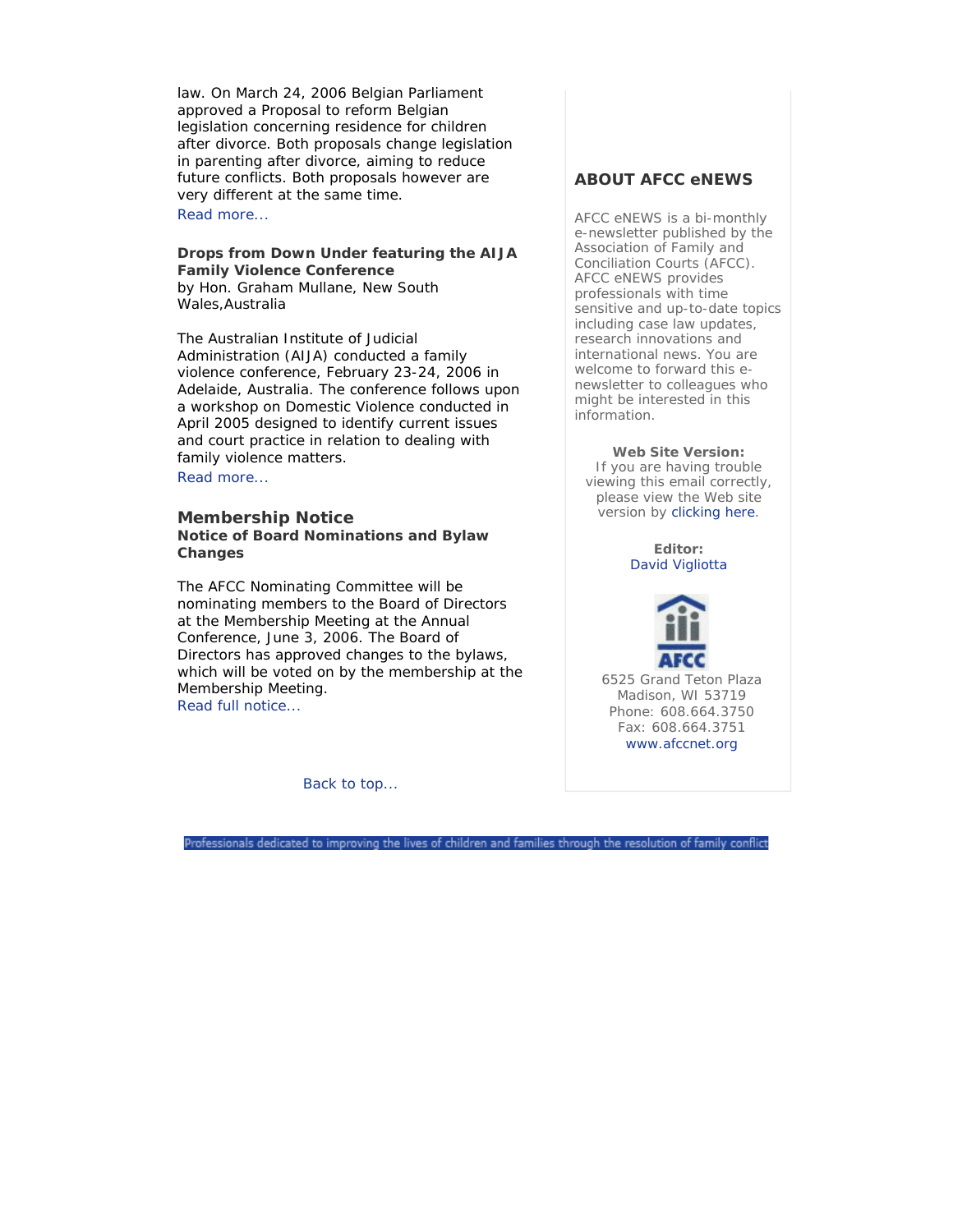



- **Family Court Review**
- **AFCC Conference Audio**
- **AFCC News**
- **Member Directory**
- **Member Resources**
- **Chapter Resources**
- **AFCC HOME**



**Siblings View Parental Conflict Differently** *courtesy of J.M. Craig Press, Inc.*

Scholars have begun to examine the question of what pathways lead from child abuse to subsequent adjustment problems. This study also expands our knowledge by looking at how siblings may respond to violence between their parents. Specifically, the authors examined the question of whether child adjustment was related to how they perceived their parents' conflict.

The authors studied 112 mothers and their children who were interviewed at a battered women's shelter. All children were 8 or older, and the average age of the siblings was 8 and 12. The sample was 30% Caucasian, 35% African-American, and 34% Hispanic. The mothers' average age was 33 and their educational level was 11 years. Most sibling pairs had the same parents. Mothers and children were interviewed separately by different interviewers, and both completed rating scales.

#### **The authors found that:**

- Twenty-two percent of the children reported moderate to severe depression, and 24% reported moderate to severe symptoms of anxiety.
- Thirty-eight percent of the mothers reported moderate to severe acting out problems in at least one of their children. They reported anxiety and depression in 40% of them.
- The older children were more likely to experience self-blame, but they did not feel as depressed as their mothers thought they were.
- Those children who blamed themselves more, and felt more threatened by their parents' conflict, were more likely to be depressed than their sibling. In fact the appraisal of threat, regardless of whether it was valid or not, was the largest contributor to adjustment problems.

They concluded that "Our findings suggest that inter-parent conflict in domestically violent homes is not an equally shared, family-wide risk factor in the development of children's adjustment problems, but rather, each child in a family experiences and responds to the conflict in a unique manner" [p. 330].

#### **Critical Analysis**

There is much theory to support the idea that children in the same family will view events differently. This is one of the few studies we have seen that documents this phenomenon.

In recent years, we have learned that observing family violence can be harmful to children even if they themselves are not injured [See Digests: 1,4; 5, 2 & 3; and 3,6.]. This study combined these issues and confirmed that observing violence is harmful as well, but it is neither equally harmful to all children nor harmful in the same way.

There were two limitations. First, fathers were not included, so we cannot know if their perceptions would have been different from those of the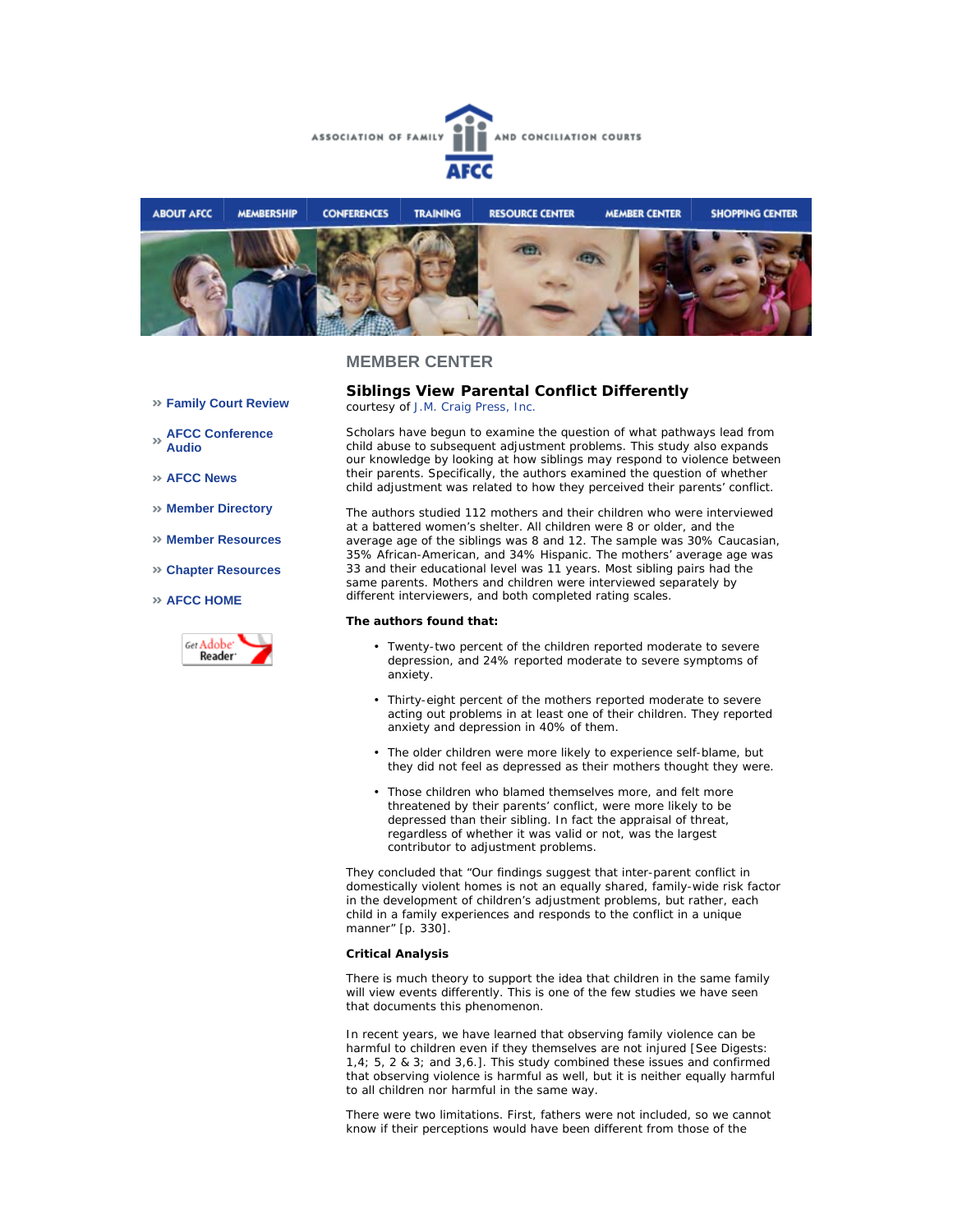mothers. Second, the authors did not examine differences among the children based on their ages. Therefore, we cannot know for example, if older children were less harmed than their younger sibs.

#### **Recommendations**

Although we have said so before, it bears repeating that children do not have to be physically injured to be harmed when they observe family violence. Furthermore, this study emphasized that because children will not view their circumstances in the same way, it is important to assess them through individual interviews. In this way, those who have been adversely affected can obtain the services they need.

[Skopp, N.A., McDonald, R., Manke, B. and Jouriles, E. N. [2005]. Siblings in Domestically Violent Families: Experiences of Interparent Conflict and Adjustment Problems. Journal of Family Psychology, 19, 324 - 333.]

For this as well as other valuable research visit J.M. Craig Press online at www.jmcraig.com or call (877) 960-1474. AFCC Members receive a 25% discount on all J.M. Craig Products.

J.M. Craig Press, Inc., 12810 Hillcrest Road, Suite 217 Dallas, TX 75230 (972) 960-1472 or (877) 960-1474

*Copyright © 1999 - 2006 J.M. Craig Press, Inc.*

Back to AFCC eNEWS...

6525 Grand Teton Plaza, Madison, WI 53719 Phone 608.664.3750 Fax 608.664.3751 afcc@afccnet.org www.afccnet.org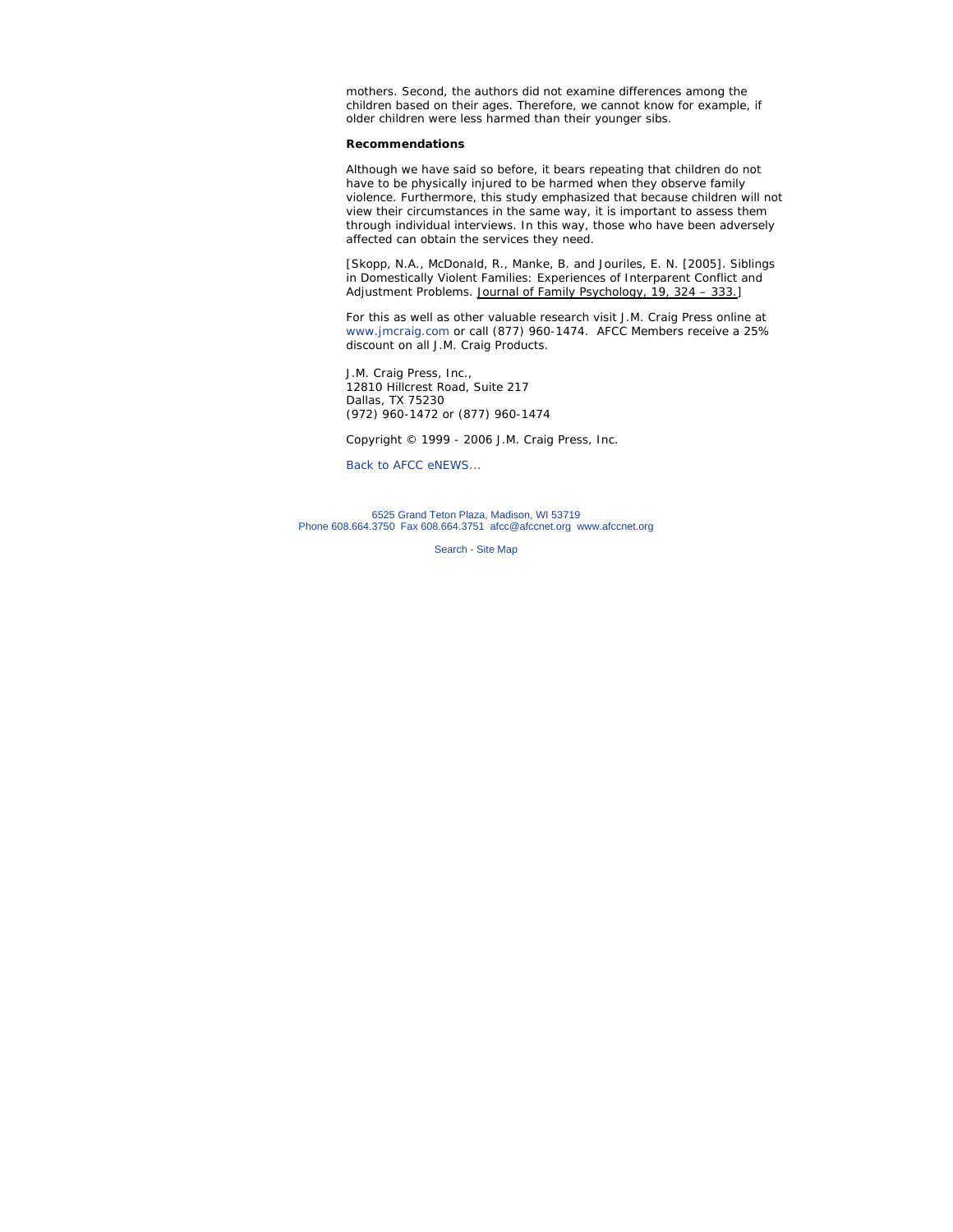



- **Family Court Review**
- **AFCC Conference Audio**
- **AFCC News**
- **Member Directory**
- **Member Resources**
- **Chapter Resources**
- **AFCC HOME**



**Changes in Dutch and Belgian Divorce and Visitation Law**  *by Brigitte Chin-A-Fat, Ph.D., Breda, the Netherlands*

On November 28, 2005 Dutch Parliament approved a proposal to reform Dutch divorce law. On March 24, 2006 Belgian Parliament approved a proposal to reform Belgian legislation concerning residence for children after divorce. Both proposals change legislation in parenting after divorce and aim to reduce future conflicts. However, due to differences in the divorce laws in the two countries, the proposals are very different. This article discuses the basics of the two proposals.

The Dutch proposal introduces a mandatory parenting plan for all parents wanting to get divorced, the possibility for judges to refer parties who cannot reach agreement on parenting issues to mediation and the so called "administrative divorce." The proposal is the formalization of many changes that took place in practice in recent years. Since the 1990's, the use of divorce mediation has grown rapidly. Dutch research shows that divorce mediation is a process that is not only evaluated positively by parties, but also produced good and fair (in the parties' eyes) results. The research results were additionally used to create a new procedure in divorce law that combines mediation and an administrative divorce procedure (i.e., out of court).

Parties getting divorced are mandated to submit a parenting plan with the petition to divorce. If parties cannot submit a parenting plan, their petition should contain a statement of what has been tried to come to agreement and why no agreement was reached. That party also has to make a suggestion as to how the arrangements regarding the children should be made. The judge can then refer parties to mediation. Although many judges refer parties to (voluntary) mediation in practice, so far there was no legal basis to do so. For parents who have joint custody and get into conflict after divorce, a totally new procedure is created, for which they do not need a legal representation. A parent can apply for a hearing of a dispute that the court is obliged to hear within three weeks of the petition. This is new, since in the Netherlands going to court *pro se*does not exist. Taking a matter of parenting to court based on the current law takes much more time and parties always need a lawyer's representation.

In Belgium, parents who get divorced are to present to the judge a plan how to divide the time where and with whom the children stay. If the parents reach agreement, the judge formalizes the parents' agreement in a court order. The new element is that if parents do not reach agreement, the judge should first investigate the possibility of having the children stay as much time (per month) with the one parent as with the other. An unequal division of time can be ordered only if the judge finds that an equal sharing of time is not the best solution. The judge should explicitly motivate this decision and take into consideration the best interest of the child and parents. The Belgian Civil Code already contains the possibility for judges to refer parties to mediation and the proposal emphasizes the (voluntary) use of mediation in these kinds of conflicts.

Both proposals are now to be approved by the Senate. If the Senate does approve, the legislation in the Netherlands will probably be effective next year. It will be new for Dutch divorce lawyers to have their clients make parenting plans and the question is how the courts will evaluate the plans.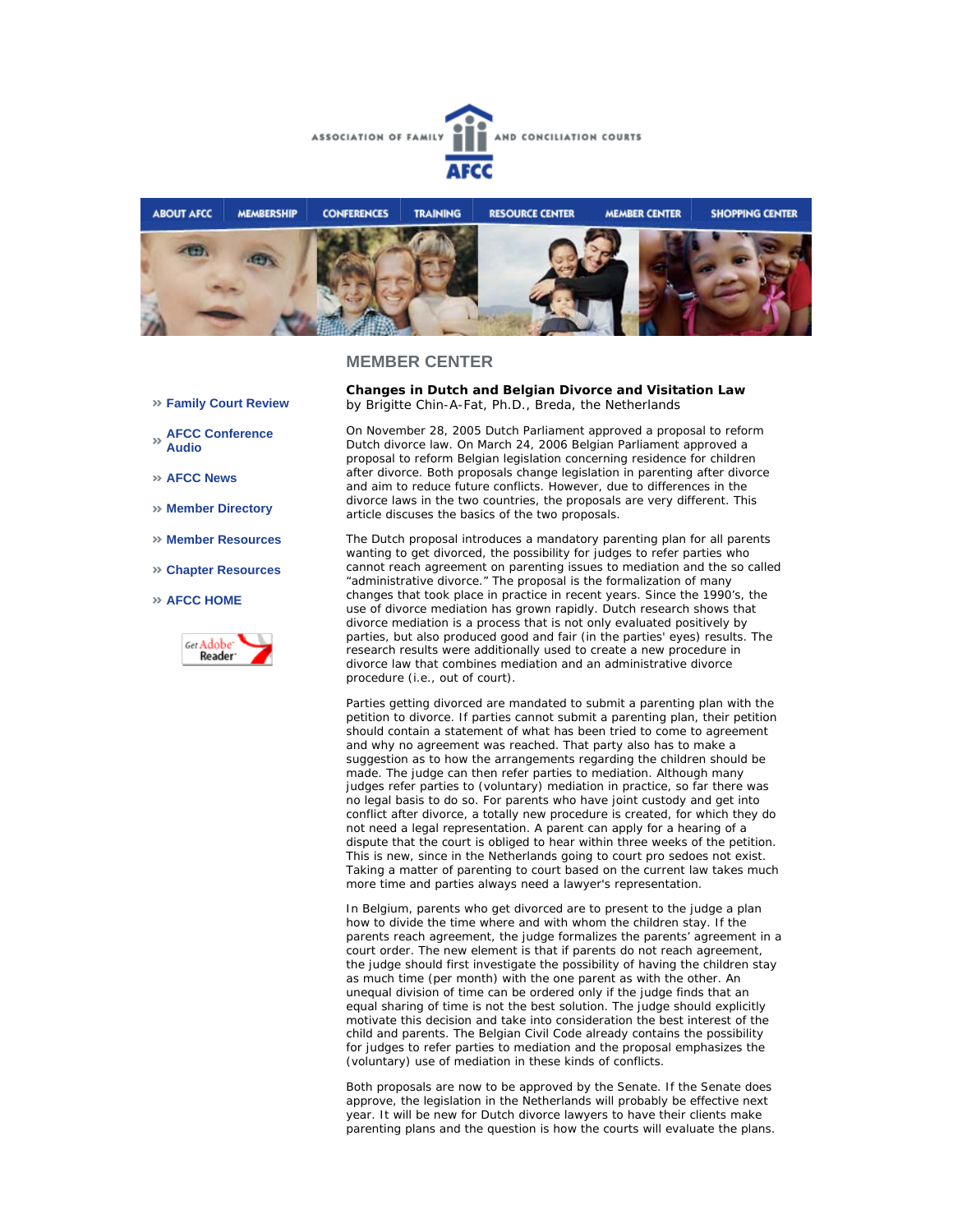There is also critique on the proposal: mediation – unfortunately - has no formal role, even though in the debate mediation is expected to be used more and more. If the Dutch Senate turns down the proposal, it goes back to Parliament. Then after debate, probably the parenting plan and administrative divorce for parties who do not have children will definately come through, but this is less to be expected for the new procedure for custody conflicts for which parties do not need legal representation. Regardless of the Senate's actions in either the Netherlands or Belgium, a fundamental change for parents and children in Dutch and Belgian law will be made soon.

Back to AFCC eNEWS...

6525 Grand Teton Plaza, Madison, WI 53719 Phone 608.664.3750 Fax 608.664.3751 afcc@afccnet.org www.afccnet.org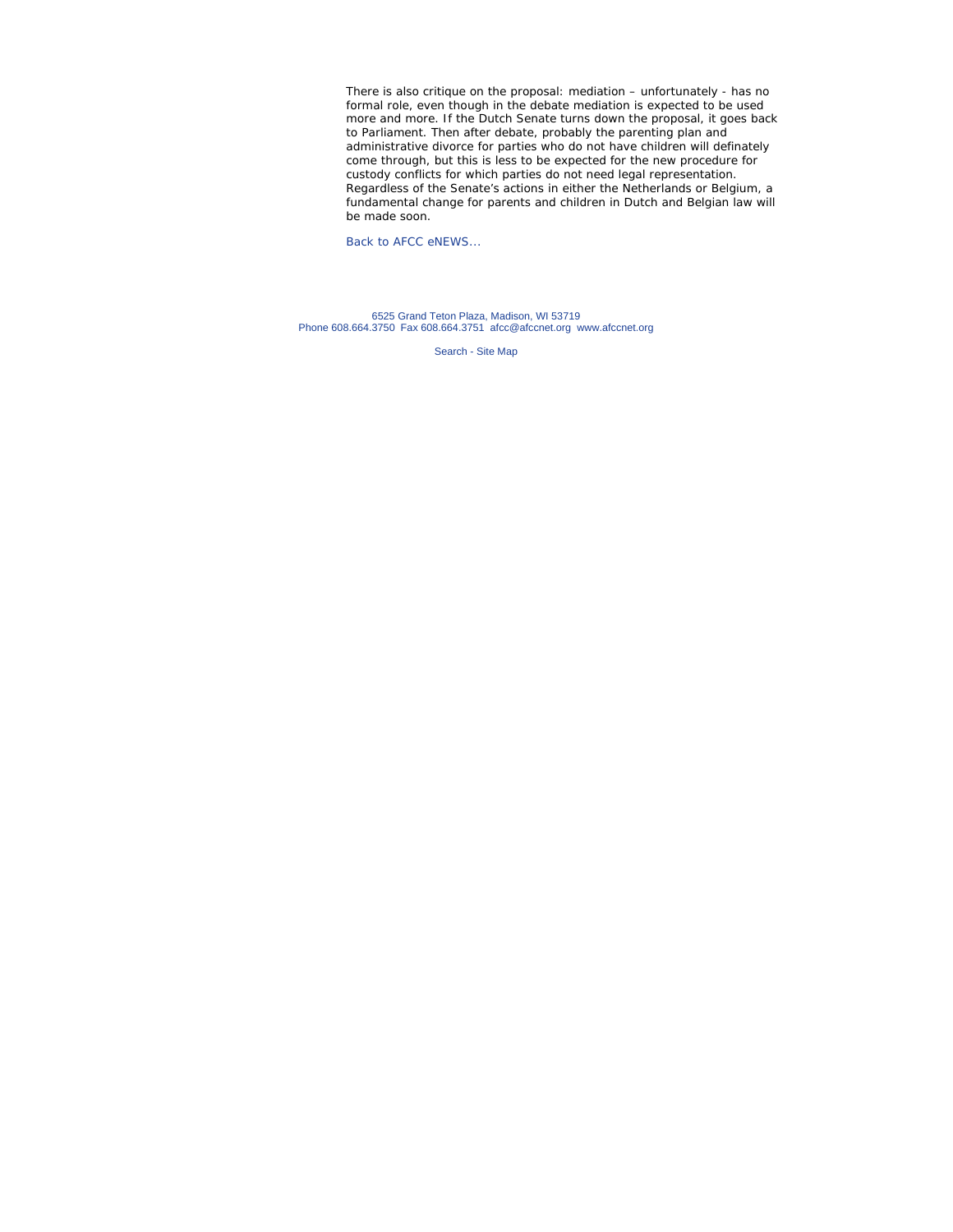



#### **Family Court Review**

- **AFCC Conference Audio**
- **AFCC News**
- **Member Directory**
- **Member Resources**
- **Chapter Resources**

#### **AFCC HOME**



#### **New Ontario Act Bans Faith-based Arbitration in Family Law**

*by Prof. Nicholas Bala, Ontario, Canada* 

The Government of Ontario recently adopted the Family Statute Law Amendment Act, 2005, creating a new regime for Ontario family arbitrations by making amendments to the Arbitration Act, 1991 and the Family Law Act. The new act now differentiates between family arbitrations and other arbitrations and mandates that all family law arbitrations in Ontario be conducted only in accordance with Canadian law.

The new legislation comes following a controversy surrounding the creation of the Institute of Civil Justice by a group within Toronto's Muslim community in the fall of 2003. The Institute aimed to arbitrate civil disputes, including family matters, according to Sharia (or Muslim) law but within the framework of the Ontario Arbitration Act, 1991. The government of Ontario commissioned a report by Marion Boyd, a former Attorney General, which recommended that religious-based arbitration should be permitted, subject to various protections, December, 2004 (PDF). That report and the possibility of implementation of the Muslim tribunals created a great deal of publicity in Ontario, as well as across Canada and abroad.

Until the adoption of the new act, various positions had emerged amongst the Canadian public on this subject, particularly within the Muslim community. The proponents of the project believed the tribunals would allow Muslims to settle their private disputes using a set of laws that were familiar to them, in a way that would be consistent with Canada's multicultural and freedom of religion policies. Some groups suggested special training and monitoring of all arbitrators. Others advised that the term "Sharia" not be used in describing the tribunals, as this term refers to a religious code involving all aspects of a Muslim's life and therefore conveys the idea that all Muslims must submit their disputes to the Muslim tribunals, whereas arbitration tribunals are, by nature, of voluntary participation.

The opponents of the project expressed a concern that Sharia is biased against women and that the implementation of the tribunals in Canada would create a two-tier family justice system which would be detrimental to Muslim women. They argued that although involvement with the tribunals would be on a voluntary basis, Muslim women would feel pressured into participating and would not have the courage to challenge an inequitable award within the judicial system. There were also concerns that Sharia lacks a standardized interpretation throughout the Muslim world and is not consistent with the concept of equality that exists in Canada.

Some of the features of the new Ontario regime are:

• The term "family arbitration" is applied only to processes conducted exclusively in accordance with the law of Ontario or of another Canadian jurisdiction. Other third-party private decision-making processes for family matters are of no legal effect in Ontario (the Act does not deal with recognition of foreign court judgements).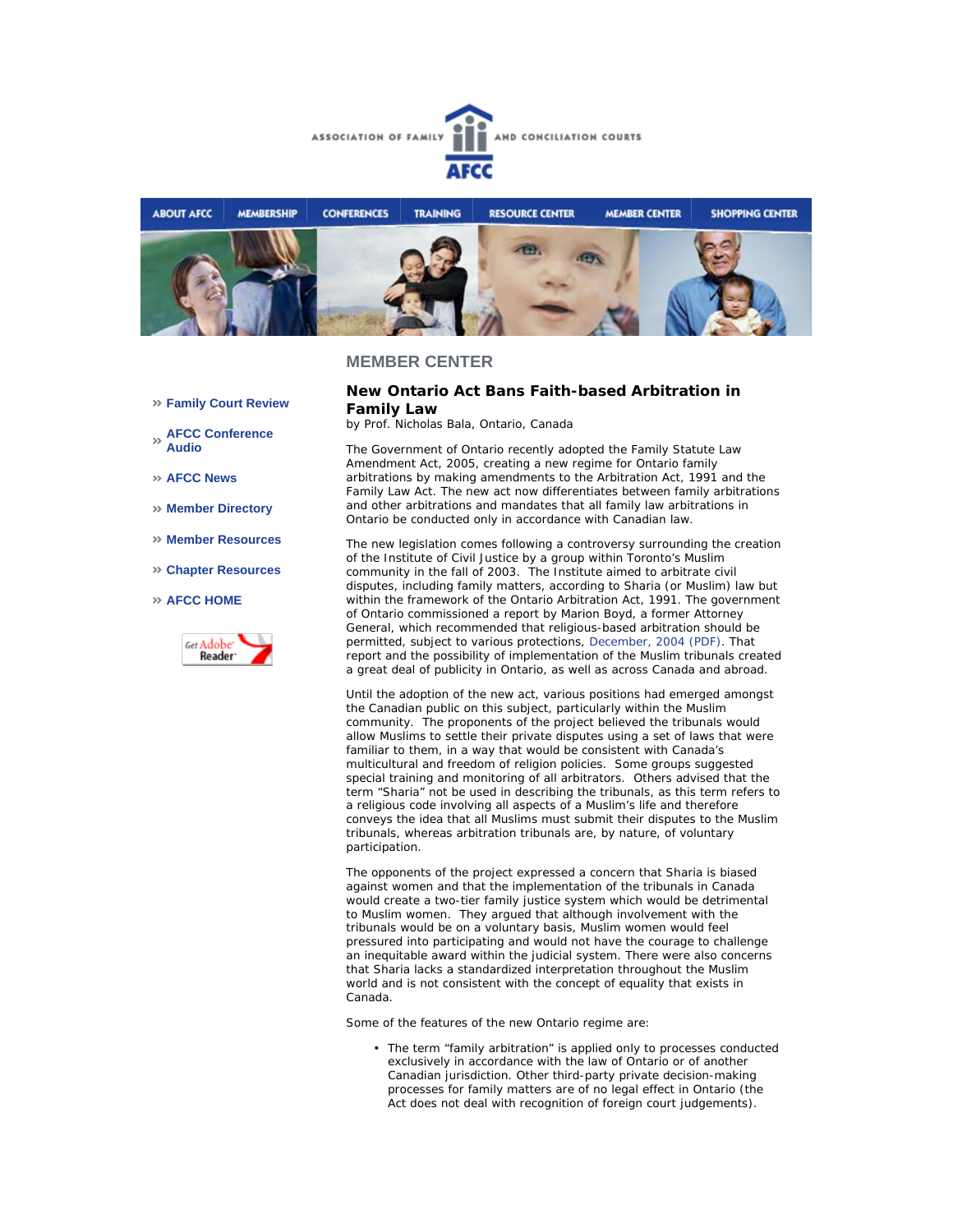- Both the Arbitration Act, 1991 and the Family Law Act apply to family arbitrations, and the Family Law Act governs in case of conflict between the two statutes.
- Family arbitration agreements are domestic contracts under the Family Law Act and are enforced under that Act, not under the Arbitration Act, 1991.
- A family arbitration agreement must be in writing and each party must receive independent legal advice before making the arbitration agreement.
- Power is provided to make regulations under the Arbitration Act, 1991 to govern family arbitrations. For example, these regulations will require arbitrators who conduct family arbitrations to be members of a specified dispute resolution organization, to undergo training, to submit reports, to inquire into matters such as power imbalances and domestic violence and to keep records.
- A party's failure to object to an irregularity in the arbitration will not be considered a waiver of the right to object later.
- Arbitral awards based on other laws and principles, including religious principles, will have no legal effect and will not be enforceable by the courts of Ontario.

Family law is an area of shared jurisdiction in Canada. Although divorce is a federal matter, arbitration of disputes between individuals falls under provincial legislation. Arbitration in family law is not used to the same extent in all provinces in Canada. In the civil law jurisdiction of Quebec, for example, the *Civil Code* expressly prohibits the use of arbitration in family law matters and other matters of public order.

Back to AFCC eNEWS...

6525 Grand Teton Plaza, Madison, WI 53719 Phone 608.664.3750 Fax 608.664.3751 afcc@afccnet.org www.afccnet.org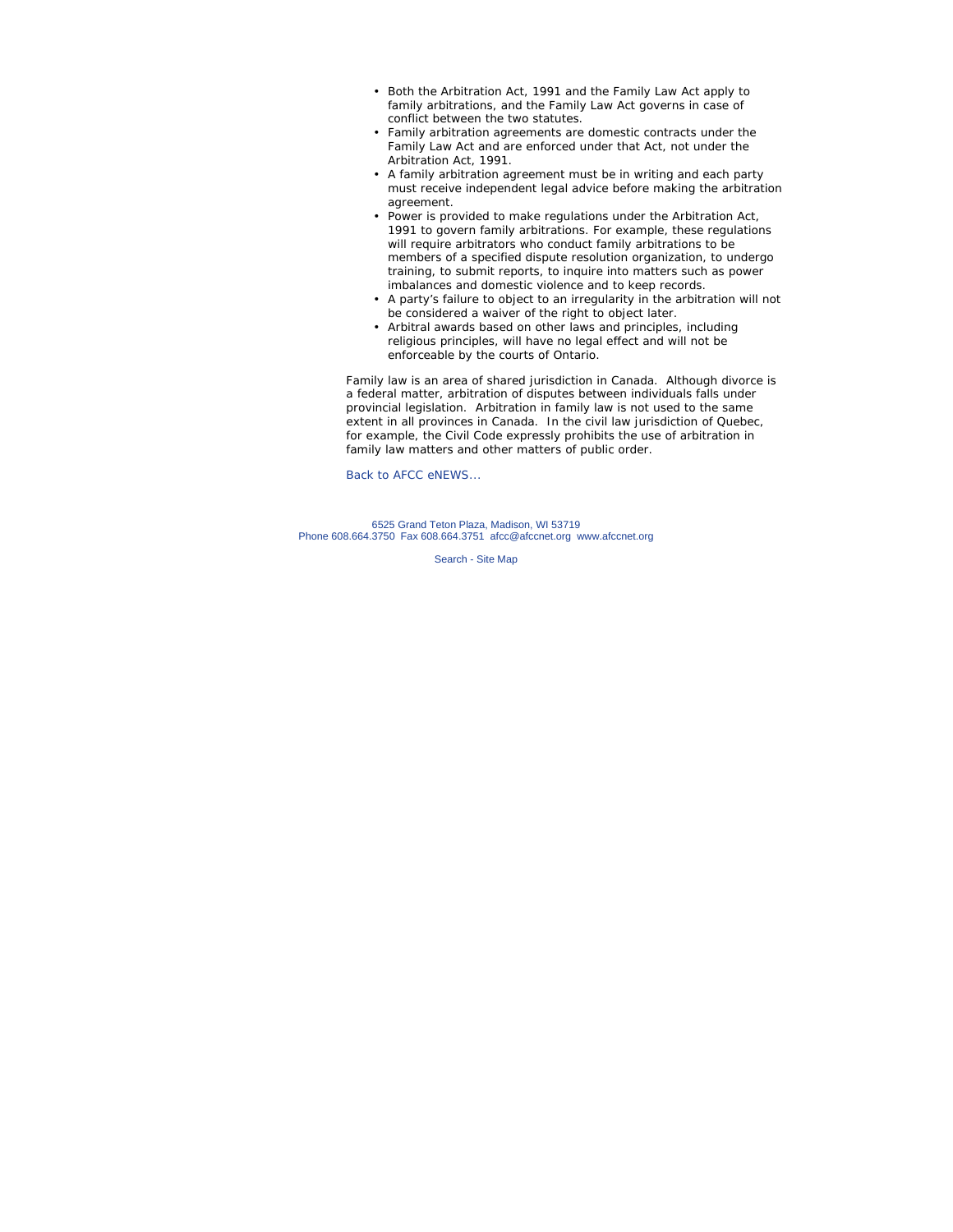



- **Family Court Review**
- **AFCC Conference Audio**
- **AFCC News**
- **Member Directory**
- **Member Resources**
- **Chapter Resources**
- **AFCC HOME**



## **Notice of Board Nominations and Bylaw Changes**

The AFCC Nominating Committee will be nominating members to the Board of Directors at the Membership Meeting at the Annual Conference, June 3, 2006. The Board of Directors has approved changes to the bylaws, which will be voted on by the membership at the Membership Meeting.

At the AFCC membership meeting on June 3, 2006, the following individuals will be nominated to the Board of Directors:

For their full three-year term beginning July 1, 2006 and concluding June 30, 2009:

Ms. Wendy Bryans Ms. Nancy Ver Steegh

For their second three-year term, beginning July 1, 2006 and concluding June 30, 2009:

- Cori Erickson Hon. William Fee Mr. Robert Smith Hon. Hugh Starnes
- For the completion of the term of William Howe, concluding June 30, 2008: Dr. Arnold Shienvold

For the completion of the term of Stephen Grant, concluding June 30, 2008:

Dr. Janet Walker

AFCC Nominating Committee: Ms. Leslye Hunter, Chair Mr. Joel Bankes Dr. Phil Bushard Hon. George Czutrin Dr. Philip Stahl

The following changes are proposed to the Bylaws of AFCC. These proposed changes will be voted on by the membership at the Annual Membership Meeting scheduled for 8:00am, June 3, 2006 at the Westin Innisbrook Resort, Tampa, Florida.

a.The Name of the Organization should be amended to conform to the corporate papers. Thus, change on page 1:

I Name

The name of the corporation shall be AFCC (the "Association")

Shall be changed to:

I Name

The name of the corporation shall be Association of Family and Conciliation Courts (AFCC) (the "Association") (which may be referred to as "AFCC" and is hereinafter referred to as the "Association").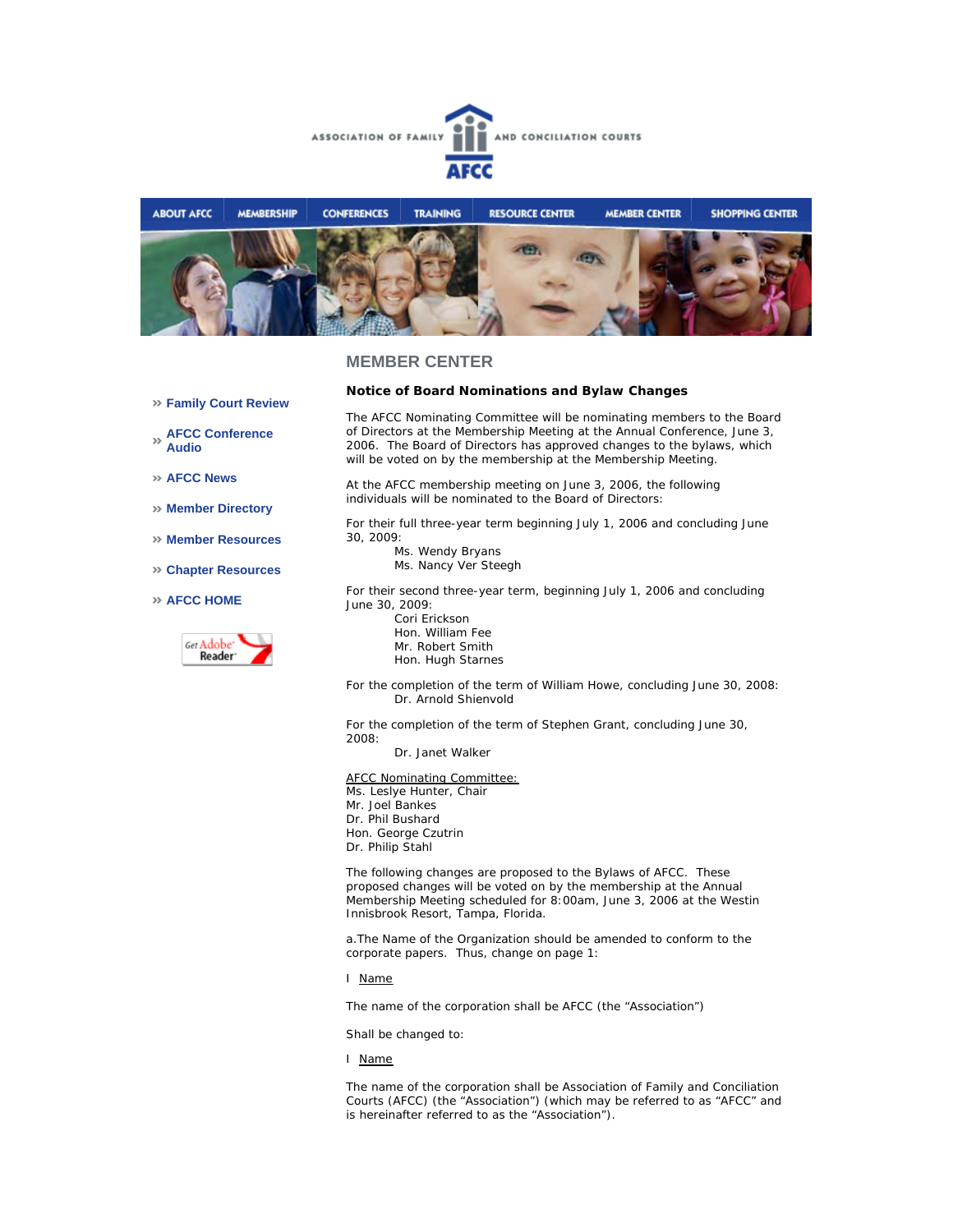b. The number of officers shall be amended to include a separate and distinct position of Vice President and a separate and distinct position of Secretary. Thus, change on page 6:

#### (L) Quorum

Three (3) members of the Executive Committee shall constitute a quorum for voting purposes. If a quorum is present, all issues shall be determined and all action of the Executive Committee shall be taken by a majority vote of those members of the Executive Committee who are present.

Shall be changed to:

#### (L) Quorum

Four (4) members of the Executive Committee shall constitute a quorum for voting purposes. If a quorum is present, all issues shall be determined and all action of the Executive Committee shall be taken by a majority vote of those members of the Executive Committee who are present.

#### c. V. Officers

(A) The Officers of the Association are as follows:

- 1. President;
- 2. President-elect;
- 3. Vice President/Secretary;
- 4. Treasurer; and
- 5. Immediate Past-President (hereinafter referred to as the "Past-President")

#### Shall be changed to:

## V. Officers

(A) The Officers of the Association are as follows:

- 1. President;
- 2. President-elect;
- 3. Vice President;
- 4. Secretary;
- 5. Treasurer; and
- 6. Immediate Past-President (hereinafter referred to as the "Past-President").
- d. Change on page 8:
- VI. Duties of Officers

#### (c) Vice President/Secretary

The Vice President/Secretary shall keep all minutes of meetings of the Board of Directors, the Executive Committee, and the members of the Association; policies; correspondence; books; records; contracts; and documents, other than those kept by the Treasurer. These duties may be delegated to the office of the Executive Director under the supervision of the Vice President/Secretary. The Vice President/Secretary shall perform such other duties as the Board of Directors may by resolution determine from time to time.

Shall be changed to:

#### VI. Duties of Officers

#### (c) Vice President

The Vice President shall assume the duties and responsibilities of the President-Elect in the absence of the President-Elect. The Vice President shall perform such other duties as the Board of Directors may by resolution determine from time to time.

#### (d) Secretary

The Secretary shall keep all minutes of meetings of the Board of Directors, the Executive Committee, and the members of the Association; policies; correspondence; books; records; contracts; and documents, other than those kept by the Treasurer. These duties may be delegated to the office of the Executive Director under the supervision of the Secretary. The Secretary shall perform such other duties as the Board of Directors may by resolution determine from time to time.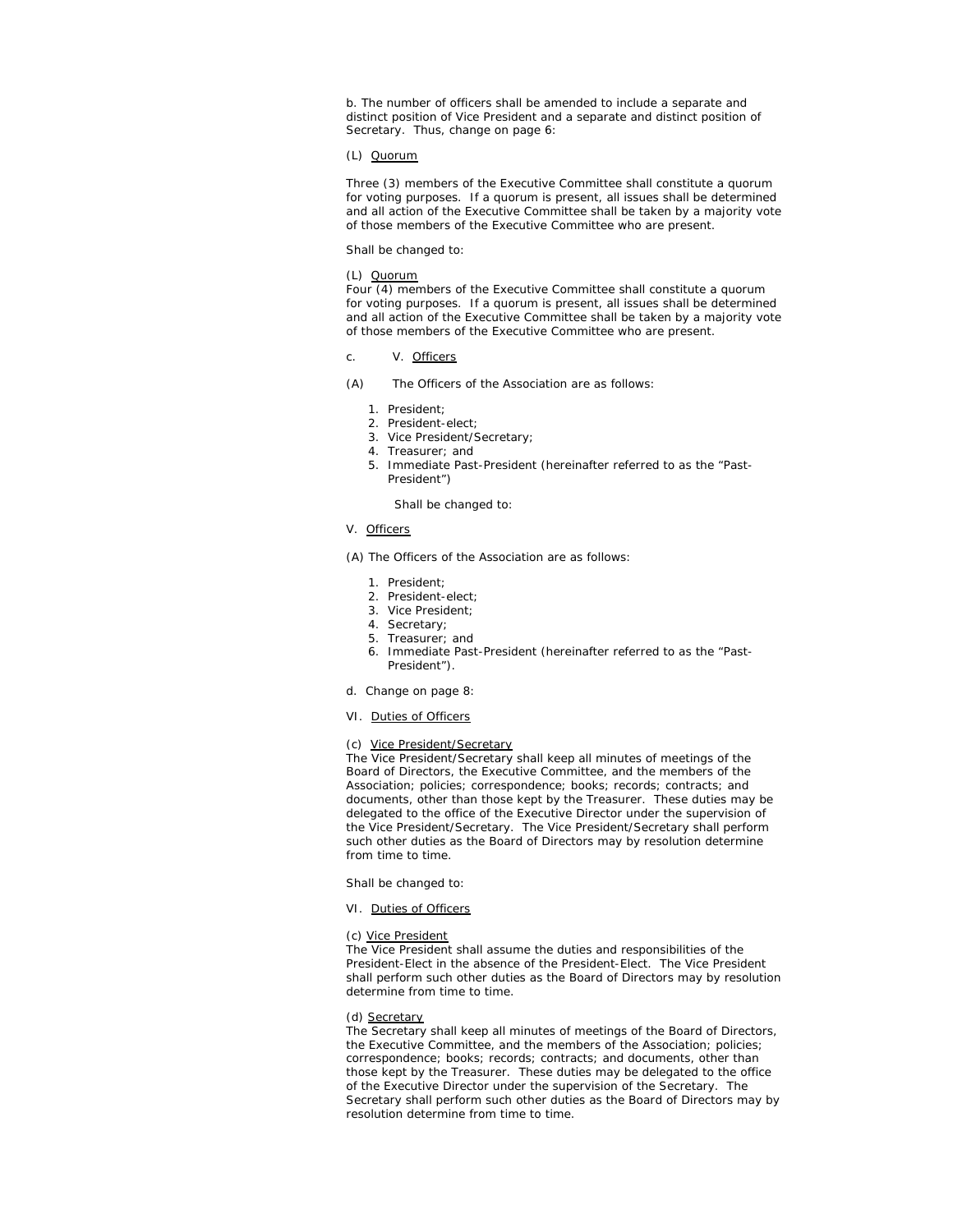Back to AFCC eNEWS...

6525 Grand Teton Plaza, Madison, WI 53719 Phone 608.664.3750 Fax 608.664.3751 afcc@afccnet.org www.afccnet.org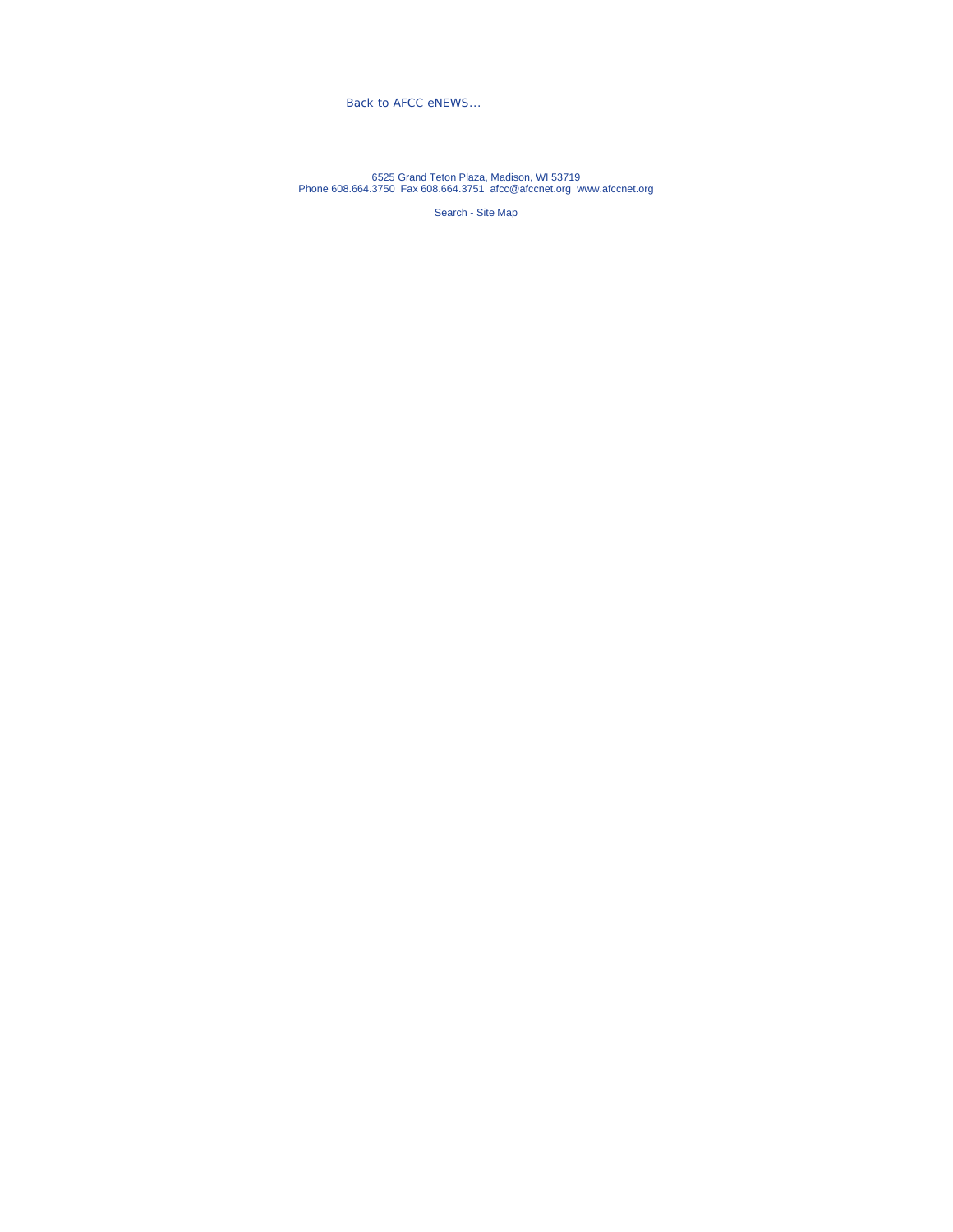



#### **Family Court Review**

**AFCC Conference Audio** 

**AFCC News** 

**Member Directory** 

- **Member Resources**
- **Chapter Resources**

#### **AFCC HOME**



## **Drops from Down Under featuring the AIJA Family Violence Conference**

*by Hon. Graham Mullane, New South Wales, Australia*

The Australian Institute of Judicial Administration (AIJA) conducted a family violence conference, February 23-24, 2006 in Adelaide, Australia. The conference follows upon a workshop on Domestic Violence conducted in April 2005 designed to identify current issues and court practice in relation to dealing with family violence matters.

Topics included:

- Current thinking and research on family violence
- Prosecution practice
- Specialist court programs
- The relationship between family violence and alcohol, illegal drugs and other mental health issues
- Causes of family violence
- Family violence in indigenous communities Issues relating to how issues are treated in family violence matters
- Family law issues
- The effect of family violence on children

Keynote speakers included Dr. Jane Ursel, Director of the Winnipeg Family Violence Court, and the Hon. Dr. Eugene Hyman, Judge of the Superior Court of California. Dr. Ursel spoke about specialized family violence courts, which have been operating in Winnipeg since 1990 and have been gaining established throughout Canada over recent years. She reported that there are more women coming forward on domestic violence, more arrests made by police and sentencing changes have resulted in the most common sentence being two years probation with mandated treatment.

Dr. Ursel also reported that domestic violence homicides have dropped considerably while the volume of domestic violence cases in the courts has increased dramatically. The majority of cases proceed as a guilty plea, the conviction rate is higher than the national outcome for crimes against a person, and of the cases that proceed to sentence, 69% are granted probation.

The second keynote speaker, Judge Hyman, highlighted the characteristics of domestic violence, including the perpetrators and the victims. He also spoke about the procedures in the Santa Clara County Superior Court Juvenile Delinquency, Domestic Violence and Family Violence Court.

Other highlighted speakers included Dr. Toni Makkai, Director of the Australian Institute of Criminology (AIC). Dr. Makki presented "Causes of Family Violence" and current research conducted by AIC. In domestic homicides, 58% had a history of intimate partner violence and men were 75-85% of the offenders.

Justice Colleen Moore from the Family Court of Australia, who chairs the court's Domestic Violence Committee, emphasised how serious a problem family violence cases are for the court. New research of a sample of 91 cases before the court concluded that 68 involved allegations of family violence. Justice Moore stressed the court's Family Violence Policy was developed 15 years ago and the last major report by the Family Violence